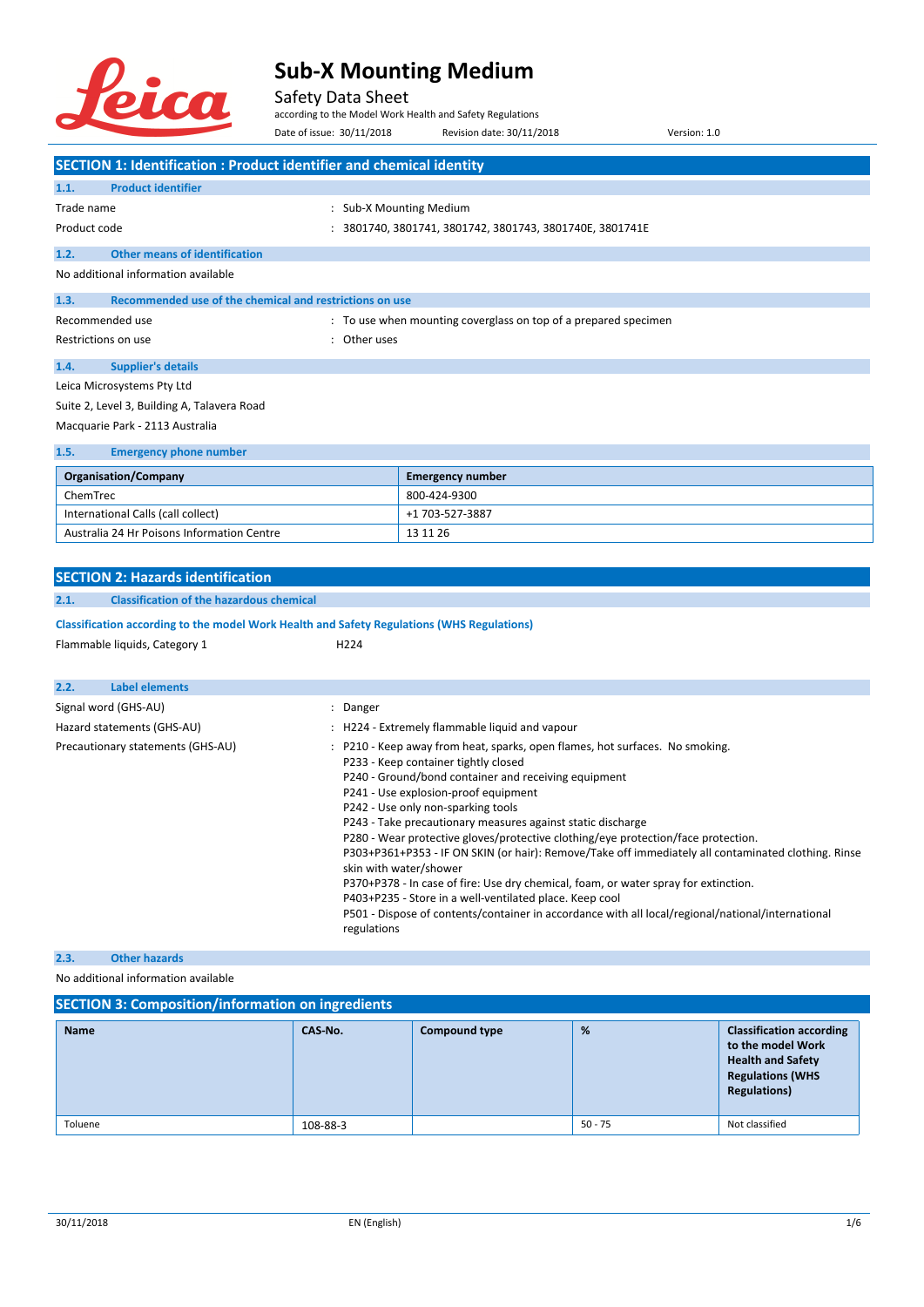### Safety Data Sheet

according to the Model Work Health and Safety Regulations

| <b>SECTION 4: First aid measures</b>                                               |                                                                                                                                                                                                                                                                                                                                                                                                                                                                                          |
|------------------------------------------------------------------------------------|------------------------------------------------------------------------------------------------------------------------------------------------------------------------------------------------------------------------------------------------------------------------------------------------------------------------------------------------------------------------------------------------------------------------------------------------------------------------------------------|
| 4.1.<br><b>Description of first aid measures</b>                                   |                                                                                                                                                                                                                                                                                                                                                                                                                                                                                          |
| First-aid measures general                                                         | : Call a poison center or a doctor if you feel unwell.                                                                                                                                                                                                                                                                                                                                                                                                                                   |
| First-aid measures after inhalation                                                | Remove person to fresh air and keep comfortable for breathing.                                                                                                                                                                                                                                                                                                                                                                                                                           |
| First-aid measures after skin contact                                              | Rinse skin with water/shower. Remove/Take off immediately all contaminated clothing. If skin irritation<br>occurs: Get medical advice/attention.                                                                                                                                                                                                                                                                                                                                         |
| First-aid measures after eye contact                                               | Rinse eyes with water as a precaution.                                                                                                                                                                                                                                                                                                                                                                                                                                                   |
| First-aid measures after ingestion                                                 | : Call a poison center or a doctor if you feel unwell.                                                                                                                                                                                                                                                                                                                                                                                                                                   |
| <b>Symptoms caused by exposure</b><br>4.2.                                         |                                                                                                                                                                                                                                                                                                                                                                                                                                                                                          |
| Symptoms/effects                                                                   | May cause drowsiness or dizziness.                                                                                                                                                                                                                                                                                                                                                                                                                                                       |
| Symptoms/effects after skin contact                                                | Irritation.                                                                                                                                                                                                                                                                                                                                                                                                                                                                              |
| 4.3.<br>Indication of any immediate medical attention and special treatment needed |                                                                                                                                                                                                                                                                                                                                                                                                                                                                                          |
| Other medical advice or treatment                                                  | : Treat symptomatically.                                                                                                                                                                                                                                                                                                                                                                                                                                                                 |
|                                                                                    |                                                                                                                                                                                                                                                                                                                                                                                                                                                                                          |
| <b>SECTION 5: Firefighting measures</b>                                            |                                                                                                                                                                                                                                                                                                                                                                                                                                                                                          |
| 5.1.<br><b>Extinguishing media</b>                                                 |                                                                                                                                                                                                                                                                                                                                                                                                                                                                                          |
| Suitable extinguishing media                                                       | : Water spray. Dry powder. Foam. Carbon dioxide.                                                                                                                                                                                                                                                                                                                                                                                                                                         |
| Special hazards arising from the substance or mixture<br>5.2.                      |                                                                                                                                                                                                                                                                                                                                                                                                                                                                                          |
| Fire hazard                                                                        | : Highly flammable liquid and vapour.                                                                                                                                                                                                                                                                                                                                                                                                                                                    |
| Special protective equipment and precautions for fire-fighters<br>5.3.             |                                                                                                                                                                                                                                                                                                                                                                                                                                                                                          |
| Protection during firefighting                                                     | Do not attempt to take action without suitable protective equipment. Self-contained breathing<br>apparatus. Complete protective clothing.                                                                                                                                                                                                                                                                                                                                                |
| <b>SECTION 6: Accidental release measures</b>                                      |                                                                                                                                                                                                                                                                                                                                                                                                                                                                                          |
| 6.1.<br>Personal precautions, protective equipment and emergency procedures        |                                                                                                                                                                                                                                                                                                                                                                                                                                                                                          |
| 6.1.1.<br>For non-emergency personnel                                              |                                                                                                                                                                                                                                                                                                                                                                                                                                                                                          |
| Emergency procedures                                                               | Ventilate spillage area. No open flames, no sparks, and no smoking. Do not breathe mist/vapours/spray.<br>Avoid contact with skin and eyes.                                                                                                                                                                                                                                                                                                                                              |
| 6.1.2.<br>For emergency responders                                                 |                                                                                                                                                                                                                                                                                                                                                                                                                                                                                          |
| Protective equipment                                                               | Do not attempt to take action without suitable protective equipment. For further information refer to<br>section 8: "Exposure controls/personal protection".                                                                                                                                                                                                                                                                                                                             |
| <b>Environmental precautions</b><br>6.2.                                           |                                                                                                                                                                                                                                                                                                                                                                                                                                                                                          |
| Avoid release to the environment.                                                  |                                                                                                                                                                                                                                                                                                                                                                                                                                                                                          |
| 6.3.<br>Methods and material for containment and cleaning up                       |                                                                                                                                                                                                                                                                                                                                                                                                                                                                                          |
| Methods for cleaning up                                                            | : Take up liquid spill into absorbent material. Notify authorities if product enters sewers or public waters.                                                                                                                                                                                                                                                                                                                                                                            |
|                                                                                    |                                                                                                                                                                                                                                                                                                                                                                                                                                                                                          |
|                                                                                    | SECTION 7: Handling and storage, including how the chemical may be safely used                                                                                                                                                                                                                                                                                                                                                                                                           |
| <b>Precautions for safe handling</b><br>7.1.                                       |                                                                                                                                                                                                                                                                                                                                                                                                                                                                                          |
| Precautions for safe handling                                                      | Keep away from heat, hot surfaces, sparks, open flames and other ignition sources. No smoking.<br>Ground/bond container and receiving equipment. Use only non-sparking tools. Take precautionary<br>measures against static discharge. Flammable vapours may accumulate in the container. Use explosion-<br>proof equipment. Wear personal protective equipment. Do not breathe mist/vapours/spray. Use only<br>outdoors or in a well-ventilated area. Avoid contact with skin and eyes. |
| Hygiene measures                                                                   | Wash contaminated clothing before reuse. Do not eat, drink or smoke when using this product. Always<br>wash hands after handling the product.                                                                                                                                                                                                                                                                                                                                            |
| Conditions for safe storage, including any incompatibilities<br>7.2.               |                                                                                                                                                                                                                                                                                                                                                                                                                                                                                          |
| <b>Technical measures</b>                                                          | Ground/bond container and receiving equipment.                                                                                                                                                                                                                                                                                                                                                                                                                                           |
| Storage conditions                                                                 | Store in a well-ventilated place. Keep cool. Keep container tightly closed. Store locked up.                                                                                                                                                                                                                                                                                                                                                                                             |
| <b>SECTION 8: Exposure controls/personal protection</b>                            |                                                                                                                                                                                                                                                                                                                                                                                                                                                                                          |
| 8.1.<br><b>Control parameters - exposure standards</b>                             |                                                                                                                                                                                                                                                                                                                                                                                                                                                                                          |

**Exposure limit values for the other components**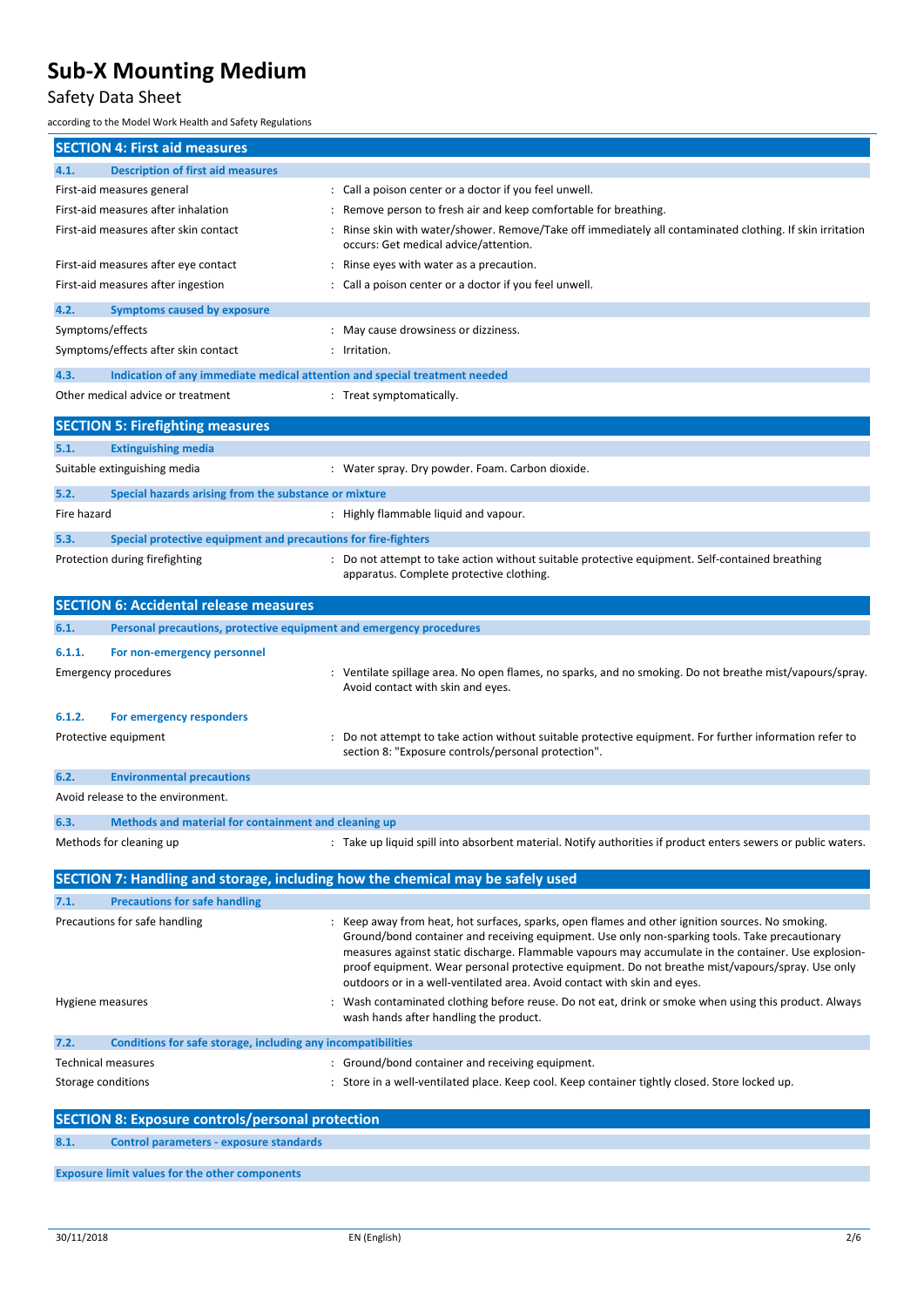### Safety Data Sheet

according to the Model Work Health and Safety Regulations

|                                     | according to the ividuel violin Health and Safety Regulations |                                                                            |
|-------------------------------------|---------------------------------------------------------------|----------------------------------------------------------------------------|
| 8.2.                                | <b>Monitoring</b>                                             |                                                                            |
| No additional information available |                                                               |                                                                            |
|                                     |                                                               |                                                                            |
| 8.3.                                | <b>Appropriate engineering controls</b>                       |                                                                            |
|                                     | Appropriate engineering controls                              | : Ensure good ventilation of the work station.                             |
| 8.4.                                | Personal protective equipment                                 |                                                                            |
|                                     | Hand protection                                               | : Protective gloves                                                        |
| Eye protection                      |                                                               | : Safety glasses                                                           |
|                                     | Skin and body protection                                      | : Wear suitable protective clothing                                        |
|                                     | Respiratory protection                                        | : In case of insufficient ventilation, wear suitable respiratory equipment |
|                                     | Environmental exposure controls                               | : Avoid release to the environment.                                        |

| <b>SECTION 9: Physical and chemical properties</b> |                |                   |
|----------------------------------------------------|----------------|-------------------|
| Physical state                                     | $\ddot{\cdot}$ | Liquid            |
| Colour                                             |                | Colourless        |
| Odour                                              | ÷              | mild              |
| Odour threshold                                    | $\ddot{\cdot}$ | No data available |
| pH                                                 |                | No data available |
| Relative evaporation rate (butylacetate=1)         |                | No data available |
| Melting point                                      | $\ddot{\cdot}$ | Not applicable    |
| <b>Boiling point</b>                               | $\ddot{\cdot}$ | No data available |
| Flash point                                        |                | 53 °F /12 °C      |
| Auto-ignition temperature                          |                | No data available |
| Flammability (solid, gas)                          | ÷              | No data available |
| Vapour pressure                                    |                | No data available |
| Relative density                                   |                | No data available |
| Density                                            | $\ddot{\cdot}$ | 0.938             |
| Solubility                                         | ÷              | No data available |
| Log Pow                                            |                | No data available |
| Viscosity                                          |                | No data available |
| <b>Explosive properties</b>                        | ÷              | No data available |
| <b>Explosive limits</b>                            |                | No data available |
| Minimum ignition energy                            |                | No data available |
| Fat solubility                                     |                | No data available |

| <b>SECTION 10: Stability and reactivity</b>  |                                                                                                           |
|----------------------------------------------|-----------------------------------------------------------------------------------------------------------|
| Reactivity                                   | : Highly flammable liquid and vapour.                                                                     |
| Chemical stability                           | : Stable under normal conditions.                                                                         |
| Possibility of hazardous reactions           | : No dangerous reactions known under normal conditions of use.                                            |
| Conditions to avoid                          | : Avoid contact with hot surfaces. Heat. No flames, no sparks. Eliminate all sources of ignition.         |
| Hazardous decomposition products             | : Under normal conditions of storage and use, hazardous decomposition products should not be<br>produced. |
| <b>SECTION 11: Toxicological information</b> |                                                                                                           |
| Acute toxicity (oral)                        | Not classified                                                                                            |

| Acute toxicity (oral)         | : Not classified |
|-------------------------------|------------------|
| Acute toxicity (dermal)       | Not classified   |
| Acute toxicity (inhalation)   | : Not classified |
|                               |                  |
| Skin corrosion/irritation     | Not classified   |
| Serious eye damage/irritation | Not classified   |
|                               |                  |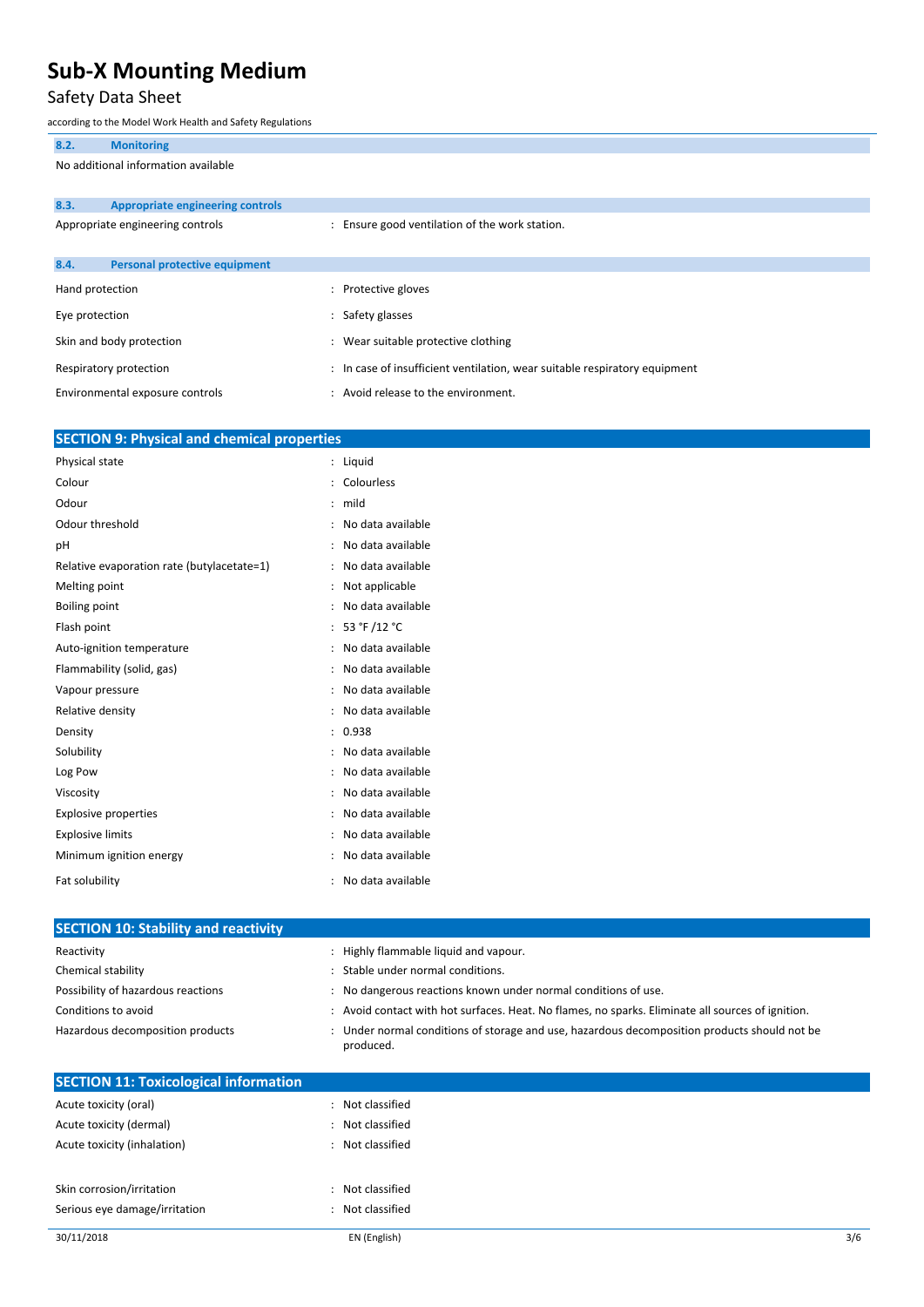### Safety Data Sheet

according to the Model Work Health and Safety Regulations

| Respiratory or skin sensitisation | : Not classified |
|-----------------------------------|------------------|
| Germ cell mutagenicity            | : Not classified |
| Carcinogenicity                   | : Not classified |
|                                   |                  |
| Reproductive toxicity             | : Not classified |
| STOT-single exposure              | : Not classified |
| STOT-repeated exposure            | : Not classified |
| Aspiration hazard                 | : Not classified |
| <b>Sub-X Mounting Medium</b>      |                  |
| Density                           | 0.938            |
|                                   |                  |

### **SECTION 12: Ecological information**

According to the National Code of Practice for the Preparation of Material Safety Data Sheets, Environmental classification information is not mandatory. Information relevant for GHS classification is available on request

| : The product is not considered harmful to aquatic organisms nor to cause long-term adverse effects in<br>the environment. |
|----------------------------------------------------------------------------------------------------------------------------|
| Not classified                                                                                                             |
| Not classified                                                                                                             |
|                                                                                                                            |

| 12.2. | <b>Persistence and degradability</b> |  |  |  |  |
|-------|--------------------------------------|--|--|--|--|
|       | No additional information available  |  |  |  |  |
| 12.3. | <b>Bioaccumulative potential</b>     |  |  |  |  |
|       | No additional information available  |  |  |  |  |
| 12.4. | <b>Mobility in soil</b>              |  |  |  |  |
|       | No additional information available  |  |  |  |  |
| 12.5. | <b>Other adverse effects</b>         |  |  |  |  |
| Ozone | Not classified                       |  |  |  |  |

| <b>PLAND</b>          | . моссюзэнны                          |
|-----------------------|---------------------------------------|
| Other adverse effects | : No additional information available |

| <b>SECTION 13: Disposal considerations</b>      |                                                                                               |
|-------------------------------------------------|-----------------------------------------------------------------------------------------------|
| Waste treatment methods                         | : Dispose of contents/container in accordance with licensed collector's sorting instructions. |
| <b>SECTION 14: Transport information</b>        |                                                                                               |
| <b>UN</b> number<br>14.1.                       |                                                                                               |
| UN-No. (IMDG)                                   | : 1294                                                                                        |
| UN-No. (IATA)                                   | : 1294                                                                                        |
| 14.2.<br><b>Proper Shipping Name - Addition</b> |                                                                                               |
| Proper Shipping Name (IMDG)                     | : TOLUENE                                                                                     |
| Proper Shipping Name (IATA)                     | : Toluene                                                                                     |

| <b>Transport hazard class(es)</b><br>14.3. |                |
|--------------------------------------------|----------------|
| <b>IMDG</b>                                |                |
| Transport hazard class(es) (IMDG)          | $\therefore$ 3 |
| Danger labels (IMDG)                       | $\therefore$ 3 |
|                                            | ÷              |

#### **IATA**

Transport hazard class(es) (IATA)  $\qquad \qquad : \quad 3$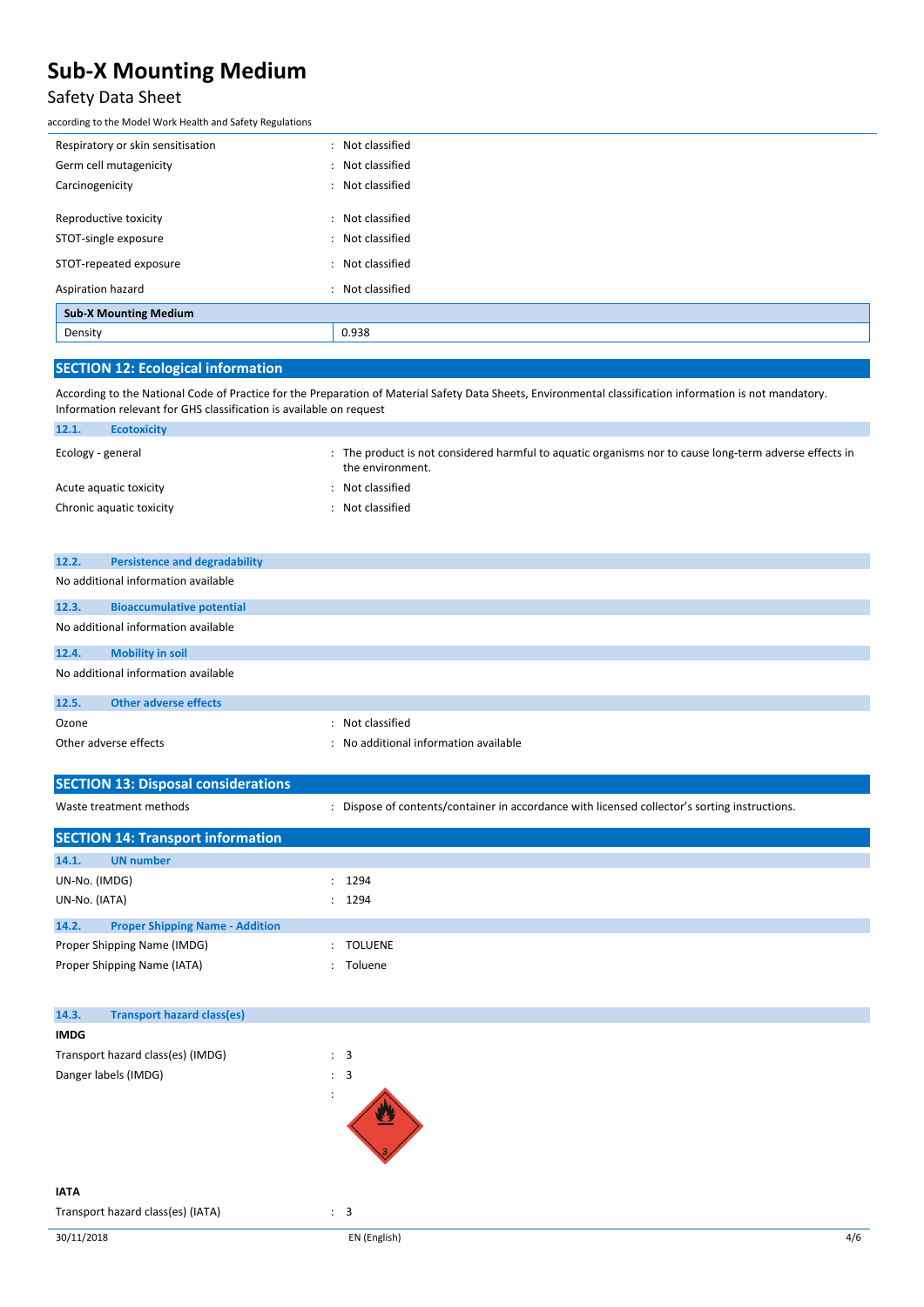### Safety Data Sheet

| according to the Model Work Health and Safety Regulations |                                                                                                                           |  |  |
|-----------------------------------------------------------|---------------------------------------------------------------------------------------------------------------------------|--|--|
| Hazard labels (IATA)                                      | : 3                                                                                                                       |  |  |
|                                                           |                                                                                                                           |  |  |
|                                                           |                                                                                                                           |  |  |
|                                                           |                                                                                                                           |  |  |
|                                                           |                                                                                                                           |  |  |
|                                                           |                                                                                                                           |  |  |
| 14.4.<br><b>Packing group</b>                             |                                                                                                                           |  |  |
| Packing group (IMDG)                                      | $\therefore$ $\blacksquare$                                                                                               |  |  |
| Packing group (IATA)                                      | : 11                                                                                                                      |  |  |
|                                                           |                                                                                                                           |  |  |
| 14.5.<br><b>Environmental hazards</b>                     |                                                                                                                           |  |  |
| Marine pollutant                                          | : No                                                                                                                      |  |  |
| 14.6.<br><b>Special precautions for user</b>              |                                                                                                                           |  |  |
| Specific storage requirement                              | : No data available                                                                                                       |  |  |
| Shock sensitivity                                         | : No data available                                                                                                       |  |  |
| <b>Additional information</b><br>14.7.                    |                                                                                                                           |  |  |
| Other information                                         | : No supplementary information available                                                                                  |  |  |
|                                                           |                                                                                                                           |  |  |
| <b>Transport by road and rail</b>                         |                                                                                                                           |  |  |
| Not applicable                                            |                                                                                                                           |  |  |
| <b>Transport by sea</b>                                   |                                                                                                                           |  |  |
|                                                           |                                                                                                                           |  |  |
| UN-No. (IMDG)                                             | : 1294                                                                                                                    |  |  |
| Limited quantities (IMDG)                                 | : 1L                                                                                                                      |  |  |
| Excepted quantities (IMDG)                                | E2                                                                                                                        |  |  |
| Packing instructions (IMDG)                               | : P001                                                                                                                    |  |  |
| IBC packing instructions (IMDG)                           | : IBC02                                                                                                                   |  |  |
| Tank instructions (IMDG)                                  | : T4                                                                                                                      |  |  |
| Tank special provisions (IMDG)                            | $:$ TP1                                                                                                                   |  |  |
| EmS-No. (Fire)                                            | : F-E - FIRE SCHEDULE Echo - NON-WATER-REACTIVE FLAMMABLE LIQUIDS                                                         |  |  |
| EmS-No. (Spillage)                                        | : S-D - SPILLAGE SCHEDULE Delta - FLAMMABLE LIQUIDS                                                                       |  |  |
| Stowage category (IMDG)                                   | $\therefore$ B                                                                                                            |  |  |
| Flash point (IMDG)                                        | $: 7^{\circ}$ C c.c.                                                                                                      |  |  |
| Properties and observations (IMDG)                        | Colourless liquid with a benzene-like odour. Flashpoint: 7°C c.c. Explosive limits: 1.27% to 7%<br>Immiscible with water. |  |  |
| Air transport                                             |                                                                                                                           |  |  |
| UN-No. (IATA)                                             | : 1294                                                                                                                    |  |  |
| PCA Excepted quantities (IATA)                            | E2                                                                                                                        |  |  |
| PCA Limited quantities (IATA)                             | : Y341                                                                                                                    |  |  |
| PCA limited quantity max net quantity (IATA)              | : 1L                                                                                                                      |  |  |
| PCA packing instructions (IATA)                           | : 353                                                                                                                     |  |  |
| PCA max net quantity (IATA)                               | : 5L                                                                                                                      |  |  |
| CAO packing instructions (IATA)                           | : 364                                                                                                                     |  |  |
| CAO max net quantity (IATA)                               | : 60L                                                                                                                     |  |  |

**14.8. Hazchem or Emergency Action Code**

ERG code (IATA) : 3L

Hazchemcode **in the set of the set of the set of the set of the set of the set of the set of the set of the set of the set of the set of the set of the set of the set of the set of the set of the set of the set of the set** 

| <b>SECTION 15: Regulatory information</b> |                                                                                                |     |  |  |  |
|-------------------------------------------|------------------------------------------------------------------------------------------------|-----|--|--|--|
| 15.1.                                     | Safety, health and environmental regulations/legislation specific for the substance or mixture |     |  |  |  |
|                                           | No additional information available                                                            |     |  |  |  |
| 15.2.                                     | <b>International agreements</b>                                                                |     |  |  |  |
| No additional information available       |                                                                                                |     |  |  |  |
| 30/11/2018                                | EN (English)                                                                                   | 5/6 |  |  |  |